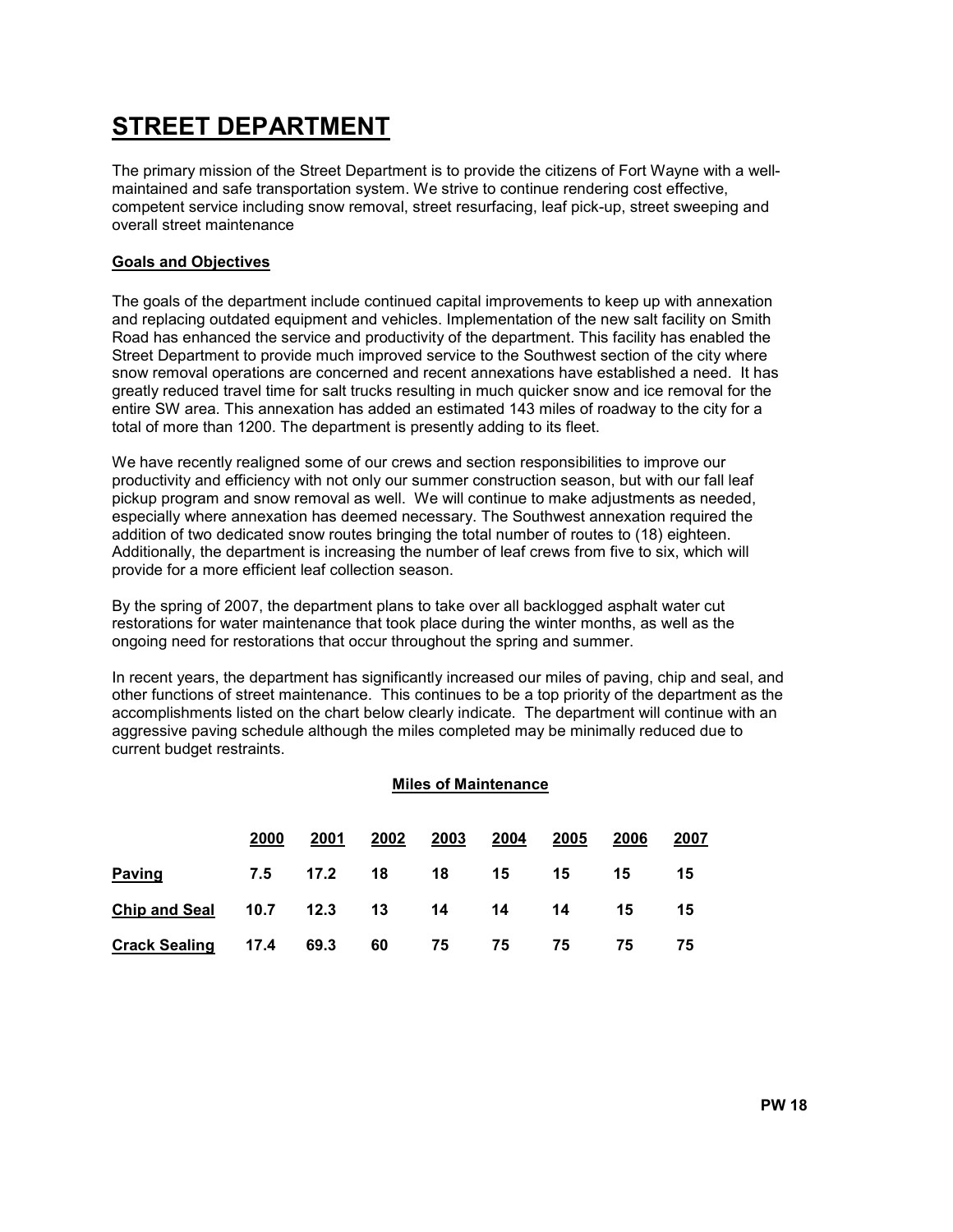## STREET Dept # 128-128-1201

| <b>2007 BUDGET COMPARISON</b>   |    |                          |      |                          |      | \$ INCREASE        |                                 |                 |
|---------------------------------|----|--------------------------|------|--------------------------|------|--------------------|---------------------------------|-----------------|
| Street page one of two          |    |                          |      | 2006                     |      |                    | (DECREASE)                      | <b>% CHANGE</b> |
|                                 |    | 2005                     |      | <b>APPROVED</b>          |      | 2007               | FROM 2006 APPR                  | FROM 2006 APPR  |
|                                 |    | <b>ACTUAL</b>            |      | <b>THRU 06/30/06</b>     |      | <b>SUBMITTED</b>   | <u>TO 2007</u>                  | TO 2007         |
|                                 |    |                          |      |                          |      |                    |                                 |                 |
| 4111 WAGES-REG<br>4115 PARTTIME | \$ | 4,058,691                | \$   | 3,849,394 \$             |      | 3,998,932          | \$<br>149,538<br>$\blacksquare$ |                 |
| 4125 OVERTIME                   |    | 52,905<br>14,440         |      | 100,000<br>250,000       |      | 100,000<br>249,000 | (1,000)                         |                 |
| <b>TOTAL WAGES</b>              | \$ | 4,126,036                | - \$ | 4,199,394                | - \$ | 4,347,932 \$       | 148,538                         | 3.54%           |
| 4131 PERF                       |    | 204,579                  |      | 225,467                  |      | 265,496            | 40,029                          |                 |
| 4132 FICA                       |    | 308,414                  |      | 321,254                  |      | 332,617            | 11,363                          |                 |
| 4134 GROUP HEALTH INSUR         |    | 741,996                  |      | 832,100                  |      | 901,000            | 68,900                          |                 |
| 4136 UNEMPLOYMENT               |    | 2,052                    |      | 2,100                    |      | 4,348              | 2,248                           |                 |
| 4137 WORKERS COMP               |    | 118,752                  |      | 107,784                  |      | 113,208            | 5,424                           |                 |
| 413A PERF/FRINGE                |    | 122,749                  |      | 122,982                  |      | 127,438            | 4,456                           |                 |
| 413C PRODUCTIVITY               |    | $\overline{\phantom{a}}$ |      | 85,000                   |      | 91,875             | 6,875                           |                 |
| 413R RETIREE HEALTH INSUR       |    | 42,000                   |      | 54,950                   |      | 34,008             | (20,942)                        |                 |
| 4161 STLMT/SEVRNC               |    | 4,019                    |      | $\blacksquare$           |      | $\blacksquare$     | $\sim$                          |                 |
| <b>TOTAL 4100</b>               | \$ | 5,670,597                | \$   | 5,951,030                | \$   | 6,217,922          | \$<br>266,891                   | 4.48%           |
|                                 |    |                          |      |                          |      |                    |                                 |                 |
| 4212 STATIONARY/FORMS           | \$ | 400                      | \$   | 600                      | -\$  | 600                | \$<br>$\overline{\phantom{a}}$  |                 |
| 4214 SAFETY ITEMS               |    | 21,917                   |      | 19,200                   |      | 24,000             | 4,800                           |                 |
| 4219 OTHR OFC SUPPL             |    | 1,783                    |      | 1,800                    |      | 1,800              | $\mathcal{L}_{\mathcal{A}}$     |                 |
| 4231 GASOLINE                   |    | 38,431                   |      | 38,400                   |      | 48,000             | 9,600                           |                 |
| 4232 DIESEL FUEL                |    | 366,346                  |      | 300,000                  |      | 390,000            | 90,000                          |                 |
| 4233 OIL                        |    | 1,534                    |      | 1,800                    |      | 1,800              | $\blacksquare$                  |                 |
| 4235 PROPANE FUEL               |    | 1,607                    |      | 2,000                    |      | 2,050              | 50                              |                 |
| 4245 LANDSC SUPPL               |    | 2,688                    |      | 2,000                    |      | 2,500              | 500                             |                 |
| 4246 HSHLD SUPPL                |    | 2,358                    |      | 2,400                    |      | 3,000              | 600                             |                 |
| 4262 VEH REPAIR PRTS            |    | 757                      |      | 1,250                    |      | 2,000              | 750                             |                 |
| 4263 OTHR REPAIR PRTS           |    | 2,777                    |      | 3,000                    |      | 3,000              | $\mathbf{r}$                    |                 |
| 4271 GRAVEL                     |    | 241,151                  |      | 266,000                  |      | 280,500            | 14,500                          |                 |
| 4272 BITUMINOUS MTLS            |    | 619,563                  |      | 625,000                  |      | 770,000            | 145,000                         |                 |
| 4273 SAND                       |    | 77,263                   |      | 70,000                   |      | 70,000             |                                 |                 |
| 4274 SALT                       |    | 496,899                  |      | 400,000                  |      | 360,000            | (40,000)                        |                 |
| 4291 SMALL TOOLS                |    | 5,973                    |      | 7,900                    |      | 6,150              | (1,750)                         |                 |
| 4292 HARDWARE                   |    | 685                      |      | 1,200                    |      | 1,200              | $\blacksquare$                  |                 |
| 4293 PAINT OTHER                |    | 1,220                    |      | 1,600                    |      | 1,200              | (400)                           |                 |
| 4299 OTHER MTLS                 |    | 16,486                   |      | 14,400                   |      | 13,200             | (1,200)                         |                 |
| <b>TOTAL 4200</b>               | \$ | 1,899,838                | \$   | 1,758,550                | \$   | 1,981,000          | \$<br>222,450                   | 12.65%          |
|                                 |    |                          |      |                          |      |                    |                                 |                 |
| 4314 CONSULT SRVC               | \$ | $5,068$ \$               |      | 2,250                    | -\$  | 12,000             | \$<br>9,750                     |                 |
| 431E DRUG TEST                  |    | 2,082                    |      | 4,620                    |      | 2,000              | (2,620)                         |                 |
| 431K SEMINAR FEES               |    | 80                       |      | $\blacksquare$           |      | 1,250              | 1,250                           |                 |
| 431Q RADIO SHOP                 |    | 4,634                    |      | 3,000                    |      | 3,000              | $\overline{\phantom{a}}$        |                 |
| 4322 POSTAGE                    |    | 31                       |      | 180                      |      | 75                 | (105)                           |                 |
| 4323 TELEPHONE                  |    | 4,754                    |      | 4,800                    |      | 4,800              |                                 |                 |
| 4324 TRAVEL                     |    | 2,553                    |      | 1,250                    |      | 650                | (600)                           |                 |
| 432C CELL PHONE                 |    | 4,506                    |      | 4,500                    |      | 4,800              | 300                             |                 |
| 432L LONG DISTANCE              |    | 68                       |      | 120                      |      | 60                 | (60)                            |                 |
| 4331 PRINTING                   |    | 1,056                    |      | 1,400                    |      | 100                | (1,300)                         |                 |
| 4332 PUB LEGAL                  |    | 633                      |      | 600                      |      | 575                | (25)                            |                 |
| 4333 PHOTO/BLPRNT               |    | $\overline{\phantom{a}}$ |      | 150                      |      | 50                 | (100)                           |                 |
| 4341 PROPERTY INSUR             |    | 7,618                    |      | 4,159                    |      | 4,744              | 585                             |                 |
| 4342 LIABILITY INSUR            |    | 47,976                   |      | 84,420                   |      | 57,332             | (27,088)                        |                 |
| 4343 OFCL/CRIME BOND            |    | 459                      |      | 529                      |      | 510                | (19)                            |                 |
| 4344 OTH CASUALTY INSUR         |    | 1,924                    |      | 1,562                    |      | 793                | (769)                           |                 |
| 4345 AUTO INSUR                 |    | 87,146                   |      | 119,968                  |      | 126,057            | 6,089                           |                 |
| 4351 ELECTRICITY                |    | 34,032                   |      | 36,000                   |      | 32,400             | (3,600)                         |                 |
| 4352 NATURAL GAS                |    | 108,371                  |      | 95,750                   |      | 92,000             | (3,750)                         |                 |
| 4353 WATER                      |    | 1,872                    |      | 2,448                    |      | 2,400              | (48)                            |                 |
| 4354 SEWAGE                     |    | 564                      |      | 600                      |      | 600                | $\sim$                          |                 |
| 4356 SOL WSTE DIS               |    | 46,699                   |      | 95,000                   |      | 105,500            | 10,500                          |                 |
| 4359 STORM SEWER                |    | 1,995                    |      | 2,940                    |      | 3,000              | 60                              |                 |
| 4361 CONT BLD REP               |    | 15,983                   |      | 6,000                    |      | 4,000              | (2,000)                         |                 |
| 4362 CONT VEH REP               |    | $\blacksquare$           |      | $\overline{\phantom{a}}$ |      | 3,500              | 3,500                           |                 |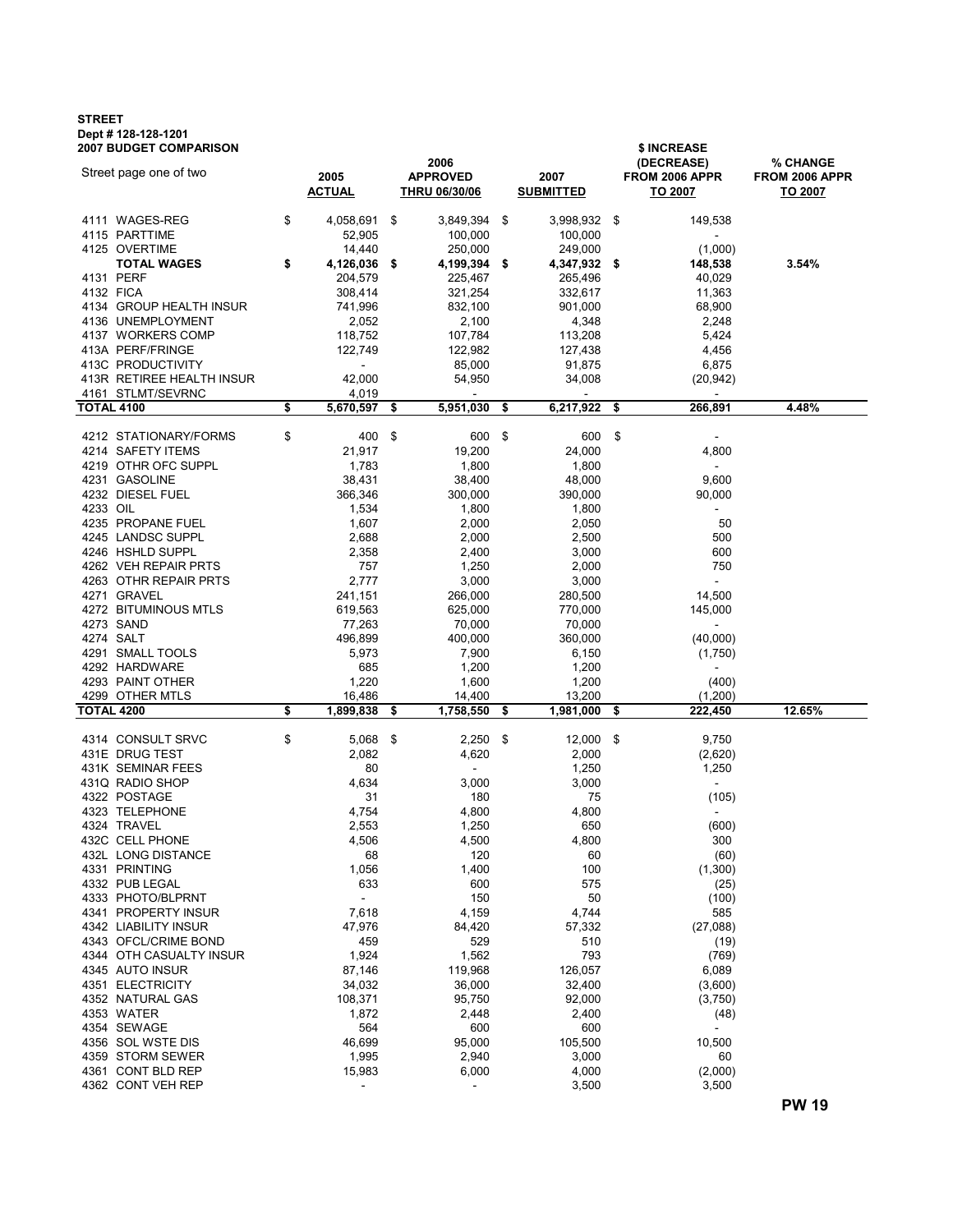## STREET Dept # 128-128-1201

| <b>2007 BUDGET COMPARISON</b> |    |                       |    |                                                 |                          |            |                                                | \$ INCREASE                           |           |
|-------------------------------|----|-----------------------|----|-------------------------------------------------|--------------------------|------------|------------------------------------------------|---------------------------------------|-----------|
| Street page two of two        |    | 2005<br><b>ACTUAL</b> |    | 2006<br><b>APPROVED</b><br><b>THRU 06/30/06</b> | 2007<br><b>SUBMITTED</b> |            | (DECREASE)<br><b>FROM 2006 APPR</b><br>TO 2007 | % CHANGE<br>FROM 2006 APPR<br>TO 2007 |           |
| 4364 CONT SRF REP             |    | 3,580                 |    | 10,000                                          |                          |            |                                                | (10,000)                              |           |
| 4365 JANITORIAL SRVC          |    | 26,736                |    | 27,600                                          |                          | 30,000     |                                                | 2,400                                 |           |
| 4369 CONT SRVC                |    | 71,748                |    | 2,000                                           |                          | 2,000      |                                                |                                       |           |
| 436N GARAGE NON-TARGET        |    | 144,993               |    | 100,000                                         |                          | 100,000    |                                                |                                       |           |
| 436T GARAGE TARGET            |    | 764,484               |    | 748,548                                         |                          | 818,537    |                                                | 69,989                                |           |
| 4374 OTHR EQ RENT             |    | 16,383                |    |                                                 |                          | 27,000     |                                                | 27,000                                |           |
| 4377 CC BLD RENT              |    | 148                   |    |                                                 |                          |            |                                                |                                       |           |
| 4391 SUBS & DUES              |    | 3,562                 |    | 3,600                                           |                          | 1,800      |                                                | (1,800)                               |           |
| 4399 OTHR SRVCS               |    | 14,997                |    | 18,000                                          |                          | 14,400     |                                                | (3,600)                               |           |
| 439A TRANSFER OUT             |    | 133,000               |    | 135,000                                         |                          | 131,000    |                                                | (4,000)                               |           |
| 439B MASTER LEASE             |    | 834,297               |    | 1,038,955                                       |                          | 1,218,647  |                                                | 179,692                               |           |
| <b>TOTAL 4300</b>             | \$ | 2,394,032             | \$ | 2,555,949                                       | S.                       | 2,805,580  | \$                                             | 249,631                               | 9.77%     |
| 4423 CONST BUILDIING          | \$ | 81,337 \$             |    | $\overline{\phantom{a}}$                        | \$                       |            | \$                                             |                                       |           |
| 4441 PUR VEHICLES             |    | 23,867                |    |                                                 |                          |            |                                                |                                       |           |
| 4444 PUR OTHR EQP             |    | 12,330                |    | 45,000                                          |                          | 15,000     |                                                | (30,000)                              |           |
| 4445 PUR COMPUTER             |    |                       |    |                                                 |                          | 6,000      |                                                | 6,000                                 |           |
| TOTAL 4400                    | \$ | $117,534$ \$          |    | 45,000                                          | \$                       | 21,000     | \$                                             | (24,000)                              | $-53.33%$ |
|                               |    |                       |    |                                                 |                          |            |                                                |                                       |           |
| <b>TOTAL EXPENSES</b>         | \$ | 10,082,001            | S  | 10,310,529                                      | S.                       | 11,025,502 | S                                              | 714,972                               | 6.93%     |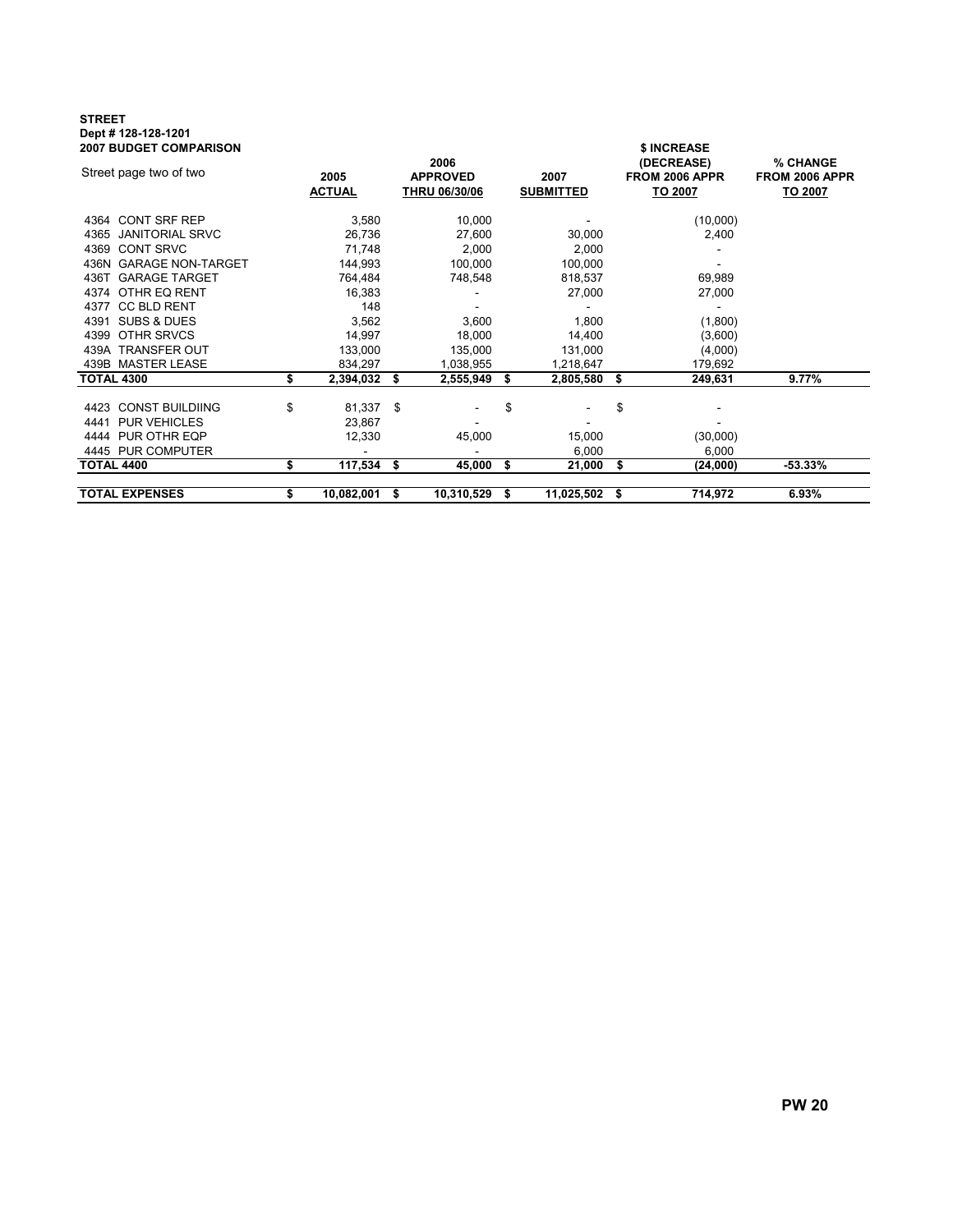|                | Street 2007-2011 Capital Improvement Program                  |                          |                                      |                          |                             |                |         |  |  |  |  |
|----------------|---------------------------------------------------------------|--------------------------|--------------------------------------|--------------------------|-----------------------------|----------------|---------|--|--|--|--|
|                | <b>FUNDING SOURCE CODE:</b>                                   | <b>GRP-Grant Pending</b> |                                      |                          | PT-Property Tax             |                |         |  |  |  |  |
|                | <b>CC-Cumulative Capital Fund</b>                             | LE-Lease                 |                                      |                          | RB-Revenue Bond             |                |         |  |  |  |  |
|                | <b>CDBG-Community Development Block Grant</b>                 |                          | InfraBd-Infrastructure Bond          |                          | ST-State Source             |                |         |  |  |  |  |
|                | CEDIT-Co. Economic Development Income Tax                     |                          | <b>LRS-Local Roads &amp; Streets</b> |                          | <b>SU-Sewer Utility</b>     |                |         |  |  |  |  |
|                | CO-County Source                                              | MISC-Miscellaneous       |                                      |                          | SWU-Stormwater Utility      |                |         |  |  |  |  |
|                | FED-Federal Source                                            |                          | MVH-Motor Vehicle Highway            |                          | TIF-Tax Increment Financing |                |         |  |  |  |  |
|                | <b>GOB-General Obligation Bond</b>                            |                          | PCBF-Park Cumulative Bldg. Fund      |                          | UF-User Fee                 |                |         |  |  |  |  |
|                | <b>GRA-Grant Approved</b>                                     | <b>PS-Private Source</b> |                                      |                          | <b>WU-Water Utility</b>     |                |         |  |  |  |  |
|                |                                                               | <b>Funding</b>           |                                      |                          | <b>Expenditure</b>          |                |         |  |  |  |  |
| Item#          | <b>Project Title &amp; Description</b>                        | <b>Source</b>            | 2007                                 | 2008                     | 2009                        | 2010           | 2011    |  |  |  |  |
| 1              | Tandem axle truck - replacement                               | <b>LE</b>                |                                      | 170,000                  | 340,000                     | 170,000        | 170,000 |  |  |  |  |
|                | 2008 (1); 2009 (2); 2010 (1); 2011 (1)                        |                          |                                      |                          |                             |                |         |  |  |  |  |
| 2              | Heavy Duty two-ton trucks - replacement                       | LE.                      | 140,000                              | 210,000                  | 210,000                     | 280,000        |         |  |  |  |  |
|                | 2007 (2); 2008 (3); 2009 (3); 2010 (4)                        |                          |                                      |                          |                             |                |         |  |  |  |  |
| 3              | Street Sweepers - replacement - 2008 (1); 2009 (1)            | LE.                      |                                      | 120,000                  | 120,000                     |                |         |  |  |  |  |
| 4              | 4X4 Pickup trucks - replacement                               | LE.                      | $\frac{1}{2}$                        | 100,000                  |                             | 25,000         |         |  |  |  |  |
|                | 2008 (4); 2010 (1)                                            |                          |                                      |                          |                             |                |         |  |  |  |  |
| 5              | Single Axle dump trucks - replacement                         | LE.                      | 260,000                              | 125,000                  | 375,000                     | 375,000        | 375,000 |  |  |  |  |
|                | 2007 (2); 2008 (1); 2009 (3); 2010 (3); 2011 (3)              |                          |                                      |                          |                             |                |         |  |  |  |  |
| 6              | Replacement and purchase of misc. equipment                   | <b>MVH</b>               | 15,000                               | 15,000                   | 15,000                      | 15,000         | 15,000  |  |  |  |  |
|                | (radios, lawn mowers, power tamps, etc.)                      |                          |                                      |                          |                             |                |         |  |  |  |  |
| $\overline{7}$ | Computer and Printer replacements                             | <b>MVH</b>               | 6,000                                | 2,100                    | $\sim$                      | $\mathbf{r}$   |         |  |  |  |  |
| 8              | Front-end loader - replacement - 2007 (1); 2009 (1); 2011 (1) | LE                       | 110,000                              | ÷.                       | 115,000                     | $\overline{a}$ | 125,000 |  |  |  |  |
| 9              | Motor grader - replacement - 2007 (1)                         | LE.                      | 200.000                              |                          |                             |                |         |  |  |  |  |
| 10             | Chip and Seal roller - replacement - 2007 (1)                 | <b>LE</b>                | 100,000                              | $\overline{\phantom{a}}$ |                             |                |         |  |  |  |  |
| 11             | Backhoe - replacement - 2010 (1)                              | E                        |                                      | $\blacksquare$           |                             | 100,000        |         |  |  |  |  |
| 12             | Tractor - replacement - 2009 (4)                              | LE                       | $\blacksquare$                       |                          | 160,000                     |                |         |  |  |  |  |
| 13             | Leaf Vac - replacement - 2008 (2); 2010 (2)                   | <b>LE</b>                | $\overline{a}$                       | 40,000                   |                             | 40.000         |         |  |  |  |  |
| 14             | Chip and Seal chip spreader - replacement - 2010 (1)          | <b>MVH</b>               |                                      |                          |                             | 10.000         |         |  |  |  |  |
| <b>TOTAL</b>   |                                                               |                          | 861,000                              | 782,100                  | 1,320,000                   | 990,000        | 685,000 |  |  |  |  |